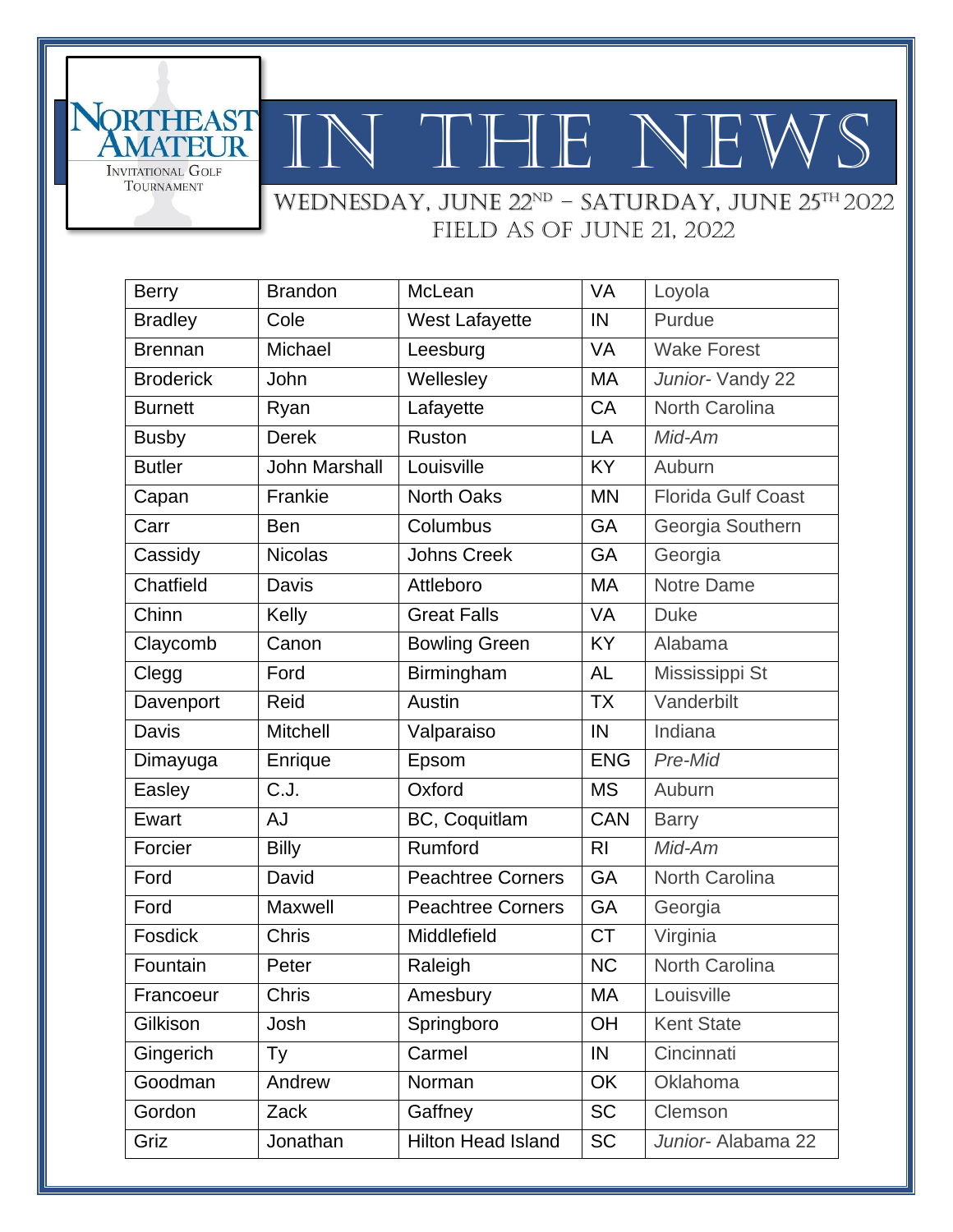

**SORTHEAST**<br>AMATEUR

INVITATIONAL GOLF TOURNAMENT

WEDNESDAY, JUNE 22<sup>ND</sup> - SATURDAY, JUNE 25<sup>TH</sup> 2022 field as of June 21, 2022

| Haefner        | Grant          | <b>Bloomfield Hills</b> | MI             | Jacksonville        |
|----------------|----------------|-------------------------|----------------|---------------------|
| Hagestad       | <b>Stewart</b> | Newport Beach           | CA             | Mid-Am              |
| Hitchner       | <b>Derek</b>   | Minneapolis             | <b>MN</b>      | Pepperdine          |
| Howe           | Connor         | Ogden                   | UT             | Georgia Tech        |
| Hunt           | Piercen        | Hartland                | WI             | <b>Illinois</b>     |
| Imai           | James          | <b>Brookline</b>        | <b>MA</b>      | Northwestern        |
| Jackson        | Palmer         | Murrysville             | PA             | Notre Dame          |
| Jean           | Sam            | Greenwood               | IN             | Cincinnati          |
| Johnson        | <b>Tyler</b>   | Knoxville               | <b>TN</b>      | Tennessee           |
| Jones          | Cooper         | Highland                | UT             | <b>Junior</b>       |
| Keefer         | John           | San Antonio             | <b>TX</b>      | <b>Baylor</b>       |
| Kent           | <b>Noah</b>    | <b>Naples</b>           | <b>FL</b>      | Junior              |
| Kluver         | Luke           | <b>Norfolk</b>          | <b>NE</b>      | <b>Kansas</b>       |
| Kuhl           | Tommy          | Morton                  | IL             | <b>Illinois</b>     |
| Lee            | <b>Bryan</b>   | Fairfax                 | <b>VA</b>      | Junior- Virginia 22 |
| Leopold        | <b>Bobby</b>   | Coventry                | R <sub>l</sub> | Mid-Am              |
| Lewis          | <b>Bryce</b>   | Hendersonville          | <b>TN</b>      | <b>Tennessee</b>    |
| Lundell        | Carson         | Alpine                  | UT             | <b>BYU</b>          |
| Lundin         | <b>Jack</b>    | <b>Sioux Falls</b>      | <b>SD</b>      | Missouri            |
| Maccario       | <b>Nick</b>    | Waltham                 | <b>MA</b>      | Mid-Am              |
| Martin         | Garrett        | San Antonio             | <b>TX</b>      | <b>Texas Tech</b>   |
| Menante        | Dylan          | Carlsbad                | CA             | North Carolina      |
| Moldovan       | Maxwell        | <b>Union Town</b>       | OH             | <b>Ohio State</b>   |
| Moll           | William        | Houston                 | <b>TX</b>      | Vanderbilt          |
| <b>Morales</b> | Erick          | Sabanaseca              | <b>PRI</b>     | Mid-Am              |
| Morrison       | Thomas         | <b>Dallas</b>           | <b>TX</b>      | Junior-Texas 22     |
| <b>Ng</b>      | Ethan          | New York                | <b>NY</b>      | Stanford            |
| Nome           | Mason          | Houston                 | <b>TX</b>      | <b>Texas</b>        |
| O'Leary        | Andrew         | Norfolk                 | MA             | Notre Dame          |
| Olesen         | Jacob          | Roskilde                | <b>DEN</b>     | <b>TCU</b>          |